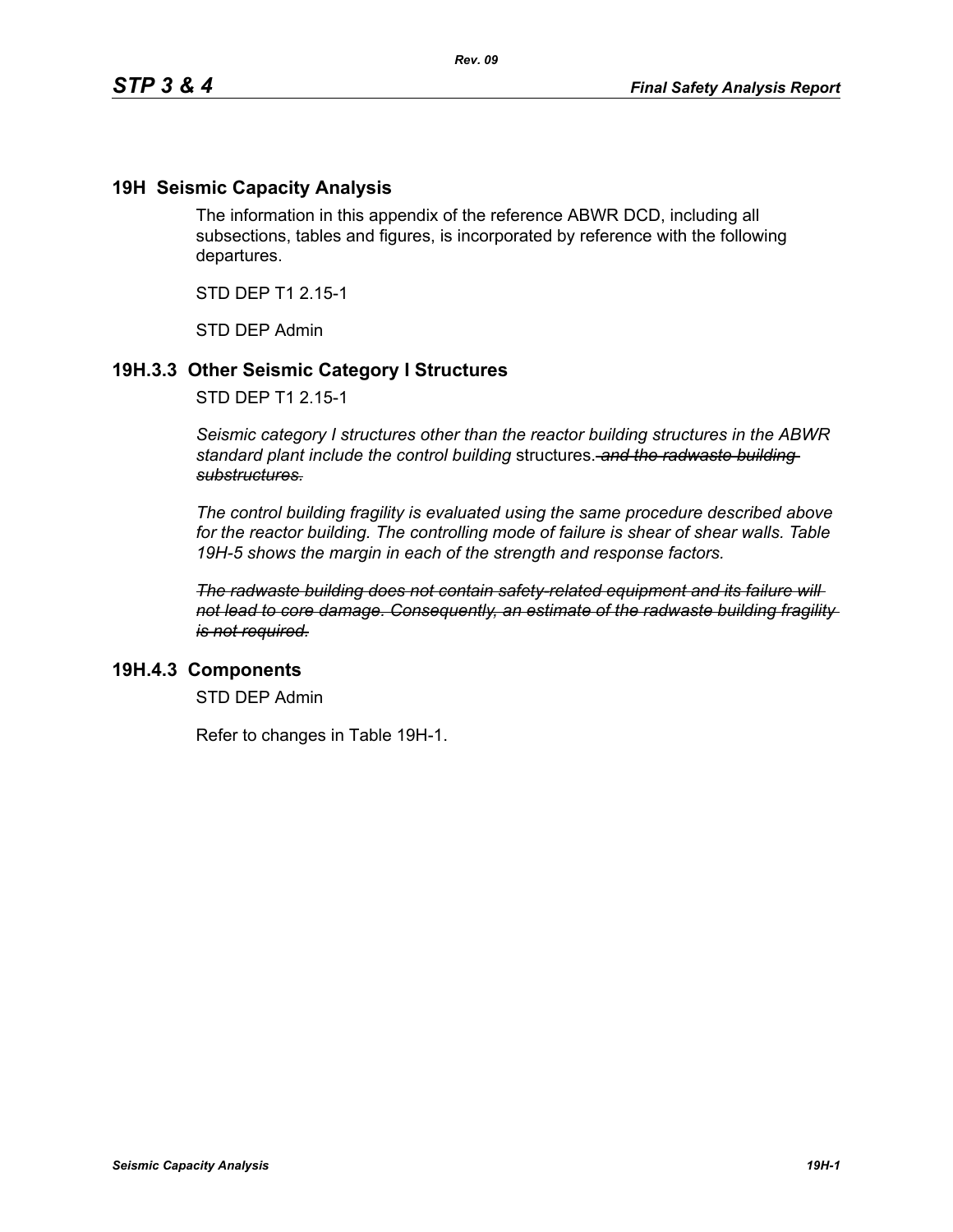|                                                                      |                                | Fragility <sup>1</sup> |                       |              |
|----------------------------------------------------------------------|--------------------------------|------------------------|-----------------------|--------------|
|                                                                      |                                | Capacity <sup>2</sup>  | Combined <sup>3</sup> | <b>HCPLF</b> |
| <b>Structure/Component</b>                                           | <b>Failure Mode</b>            | Am $(g)$               | Uncertainty           | (g)          |
| Electric equipment (chatter)                                         |                                |                        |                       |              |
| function reg'd during event                                          | Relay chattering <sup>4</sup>  |                        |                       |              |
| function reg'd after event                                           | Relay chattering <sup>45</sup> |                        |                       |              |
|                                                                      |                                |                        |                       |              |
| Switchgear/Motor control centers Functional/Structural <sup>45</sup> |                                |                        |                       |              |
| Manual valves <sup>3 54</sup>                                        | Internal damage                |                        |                       |              |
| <b>HVAC ducting</b>                                                  | <b>Support</b>                 |                        |                       |              |
| Air handling units/Room A.C.                                         | <b>Blade rubbing</b>           |                        |                       |              |
| Piping <sup>354</sup>                                                | Support                        |                        |                       |              |
| Diesel-driven pumps <sup>354</sup>                                   | Support                        |                        |                       |              |

#### **Table 19H-1 Seismic Capacity Summary**

1 *Fragility not part of DCD. Refer to SSAR.*

- *2 Capacities are in terms of median peak ground acceleration.*
- *3 Combined uncertainties are composite logarithmic standard deviations of uncertainty and randomness components.*
- 4 *Except for ACIWA (fire water) components (Table 19I-1).*
- 5 *The potential for relay chatter was treated in the following manner. Only the scram safety function is required during a seismic event. This function is fail-safe, so relay chatter would cause a safe state failure (scram) even if relays were employed. For the ABWR, the scram actuating devices are solid state power switches with no failure mode similar to relay chatter. The scram function is supplemented by an alternate scram method (energizing the air header dump valves) to provide diversity. This method uses relay actuation, but no credit was taken for this capability in the seismic analysis. Therefore, there is no potential for relay chatter to prevent safety actions during a seismic event.*

Switchgear and motor control centers do include relays whose failure could prevent safety actions after the seismic event. It was assumed that the indicated capacity of this equipment was more representative than the specific relay chatter value since switchgear and motor control centers are normally qualified with the auxiliary relays in place. Also, the type of auxiliary relays used tend to be the most rugged of relay types and would have a higher capacity. The multiplexer I&C output devices for ECCS and RHR operation have been are assumed to be solid state devices (rather than relays), so the relay chatter failure mode does not apply.